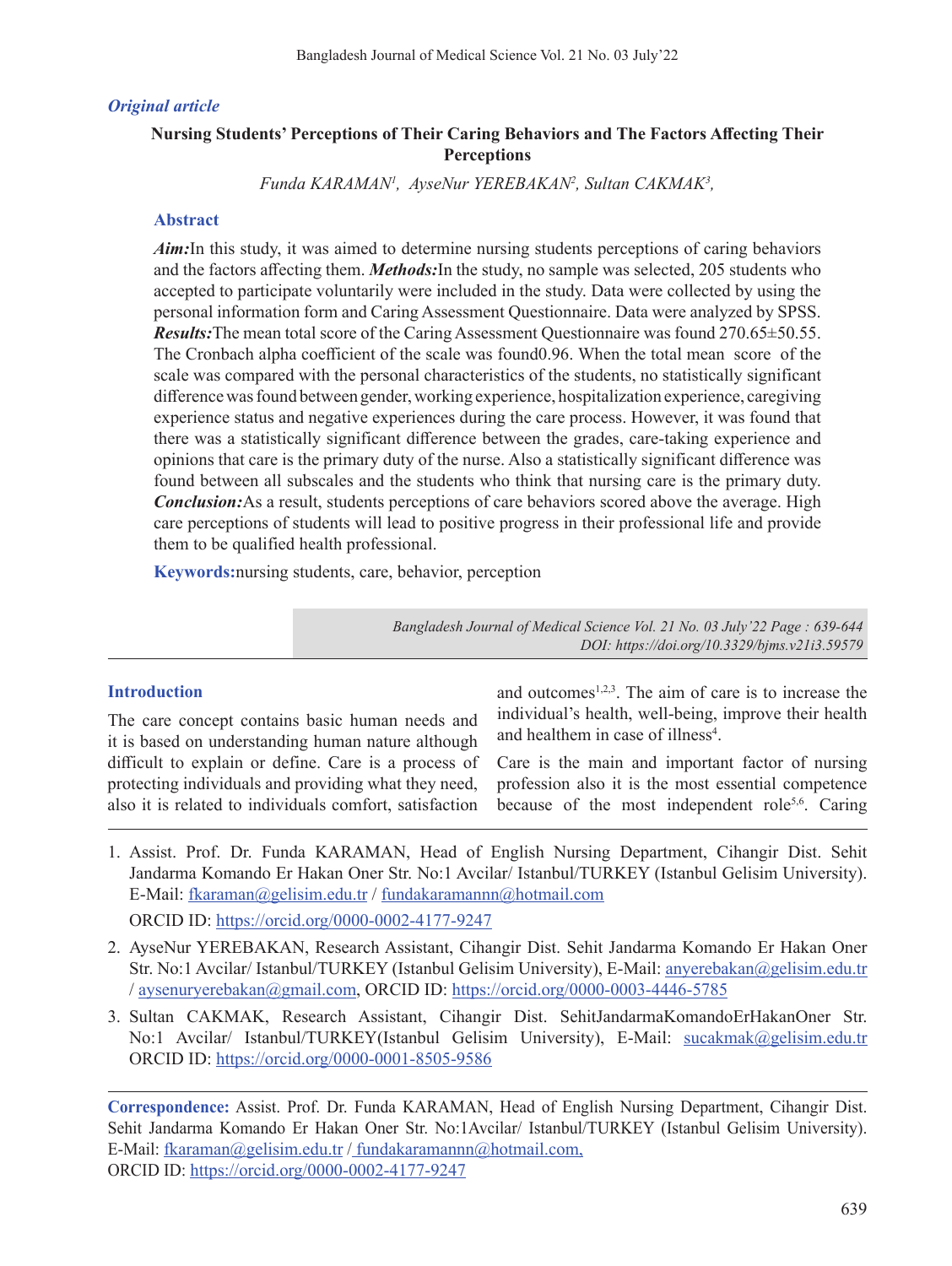provides a therapeutic relationship between nurse and patient and this process enables nurses to intuitively distinguish patients problems, produce solutions for problems, prepare a plan, and apply and evaluate the plan<sup>7</sup>.

Jahromi et al. (2018) suggested in their study that nursing education programs should be improved, by this way the quality of care will also increase<sup>8</sup>. Especially, in nursing education, caring is considered as the foundation of nursing education and in this process, it is important to teach the care concept to the student by nurse educators.All knowledges and experiences transferred are necessary to reveal the studentslearning ways about how to care. Beingsupportive to nursing students during their nursing education provides the student to understand the patient better, find and produce solutions to the patients problems thus nursing students perceive the roles of profession in their career life<sup>9,10</sup>.

In this study, it was aimed to determine nursing studentsperceptions of caring behaviors and the factors affecting them.

### **Literature Review**

It has been also found that students perception of care behaviors is high in other studies<sup>1,4,11,12,13,14,15,16</sup>. Petrou et al. (2017) found that nursing students have a multiple perception about caring in their study. Sirin et al. (2008) found that 54.9% of the students participating in the study willingly chose to the nursing department, also Turk et al. (2018) found that students chose nursing profession with the most help feeling in the study. Erzincanli and Yuksel found that nursing student's attitudes and behaviors related to care-focused nurse-patient interactions, were positive in their 2018 study.It is very important for the students who will be members of the profession of the future to gain care behaviors which is the most important function of nursing profession and to accept care as the primary duty of the nurse.

#### *Research Questions*

1. How do nursing students perceive their care behaviors?

2. What are the factors that affect nursing students perception of care behaviors?

#### **Materials and Methods**

#### *Study Type*

This study is a type of descriptive research that involves defining and examining relationships between variables.

## *Study Area and Population*

The population of the study consisted of students who were studying in the Nursing Department of the School of Health Sciences of a Private University in Istanbul ( $N = 350$ ). The sample included of 205 students who accepted to participate in the study. The study reached 72% of the population.

## *Study Design*

The data of the study were collected between May 15-June 15 2019. The students were first informed about the study and participants verbal and written informed consent was obtained.

### *Data Collection*

Data were collected with a personal information form and Caring Assessment Questionnaire.

### Personal Information Form

This form was included sociodemographic information of the students (such as, gender, class, high school education, choosing the profession voluntarily, working experience, hospitalization experience, opinions that care is the primary duty of the nurses, receiving care experience, caregiving experience, negative experiences in care process). Form had 10 questions and it was completed in 15- 20 minutes.

### Caring Assessment Questionnaire

The scale, which was developed by Larson(1981) is a 50 item questionnaire which uses a 7-point Likert scale. Scale measures 6 subscales;"Monitors and follows through" (8 items), "Trusting relationship" (16 items), "Comforts" (9 items), "Being accessible" (6 items), "Explains and facilitates" (6 items), and "Anticipates" (5 items). The possible range of scales was 50 to 350, as the score of individuals increases, perception of care behaviors increases positively. In Turkey, the validity and reliability of the scale was made by Eskimez & Acaroğlu in 2012 and Cronbach's alpha coefficient was found to be 0.97.

### *Data Analyses*

The Statistical analyzes were performed in SPSS software version program with a significant level of p<0.05. For statistical analysis, the means, standard deviations, frequency, Mann-Whitney U and Kruskall Wallis tests were used. For reliability, cronbach's alpha coefficient test was used.

### *EthicalConsiderations*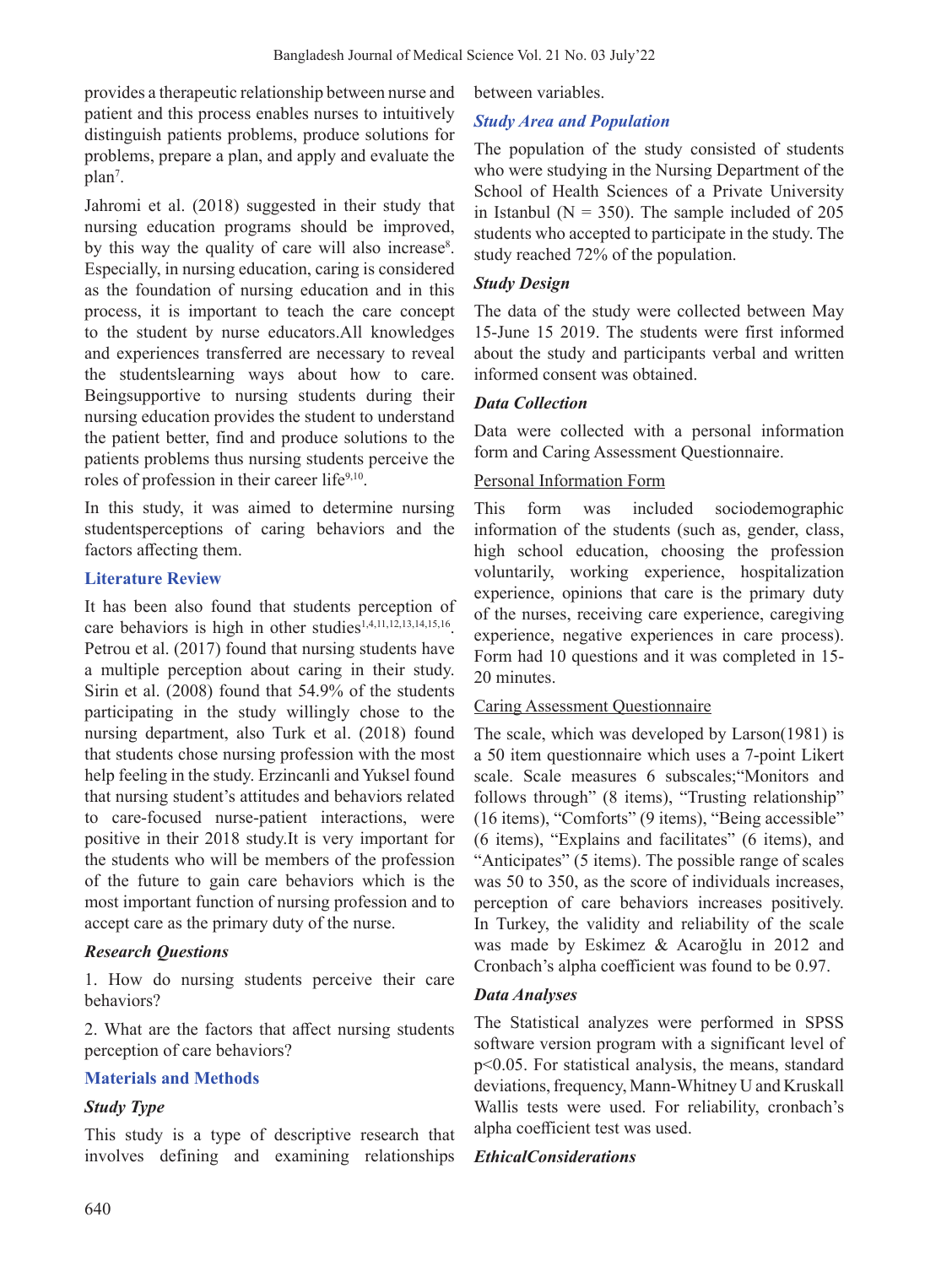Ethics Committee approval was obtained for the implementation of the study and permission was granted by the authors to use scale. The nursing students were informed about the aim of study and nursing students verbal and written informed consent was obtained.

# **Results**

The mean age of the students was  $21.24 \pm 1.94$  (18-29), 76.1% were female. 28.8% were first grade, 13.2% were graduated from medical vocational high school, 79.5% choosed nursing profession willingly, 13.7% had working experience, 19.0% had negative experience in caregiving. 85.9% of the students thought that care is the primary duty of the nurse (Table 1).

The mean total score of the Caring Assessment Questionnaire was found 270.65±50.55. The mean scores of subscales in the scale; "Monitors and follows through" was 45.86±9.08, "Trusting relationship" was 87.88±18.21, "Comforts" was 49.57±9.80, "Being accessible" was 32.20±6.53, "Explains and facilitates" was  $31.02\pm7.54$  and "Anticipates" was  $24.06 \pm 7.39$ .

The Cronbach alpha coefficient of the scale was found 0.96. When the total average score of the scale was compared with the personal characteristics of the students, no statistically significant difference was found between gender, working experience, hospitalization experience, caregiving experience status and negative experiences during the care process. However, it was found that there was a statistically significant difference between the classes, care-taking experience and opinions that care is the primary duty of the nurse,  $(p \le 0.05)$  (Table 3).

There were no statistically significant between the "Being accessible", the "Explains and facilitates", the "Comfort", the "Anticipates", the "Trusting relationship" subscales and gender of students, (p> 0.05),buttherewasastatisticallysignificantdifference between gender of students and the "Monitors and follows through" subscale ( $p \le 0.05$ ). Women's "Monitors and follows through"subscale scores were significantly higher. A statistically significant difference was found between the student's "Being accessible", "Explains and facilities" subcales scores and their willingness to choose their profession. In both subscale, the scores of those who chose their profession willingly was higher.

It was found that there was a statistically significant difference between the total score and all subscales score of the scale and the mean score of the students who think that care is the primary duty of nursing. All the mean scores of those who think that care is the primary duty were found high. It was found that there was a significant statistical difference between the students' grade and the "Being accessible" subscale and the total score average of the scale, and the average score of the first grade students were higher.

## **Discussion**

Being aware of the importance and stages of the care process and believing that it is necessary, will make students enable to positive progress in their transition to professional life and become qualified employees. In our study, the mean score of the CaringAssessmentQuestionnaire has been found 270.65±50.55 (Table 2),which determines that the student nurses scored above the average. It has been also found that students perception of care behaviors is high in other studies<sup>1,4,11,12,13,14,15,16</sup>. Therefore, it is thought that students improve self-awareness and consciousness about attitudes and behaviors to be shown, the stages of care process and responsibilities to be taken.

When the mean scores of the subscales of the CaringAssessmentQuestionnaire were analyzed;the "Trusting relationship" mean score found highest with 87.88±18.21 in values, the "Comforts" subscale mean score found 49.57±9.80 and the "Monitors and follows through" subscale mean score found 45.86±9.08, both are close to the upper limit. The "Anticipates" was the lowest subscale score with  $24.06 \pm 7.39$  (Table 2). Care is a process involving the holistic use of emotions, thoughts and actions in providing physical and emotional comfort in sick individuals<sup>2</sup> . Doing the observation-followup carefully and being in a state of reassuring communication are extremely important to provide this comfort, carry out the thoughts and actions. Since care is an essential element of the nursing profession, it is necessary for nursing students to understand positively what care is and all requirements during the education process in order to be competent on this subject when they graduate<sup>17</sup>. Since comfort contributes positively to the patient's illness process, communication, observations, attitudes and behaviors of nurses -and consequently student nurses- about care are very important in this process. Through a reassuring communication, appropriate care requirements can be defined for the patient and more appropriate approaches and interventions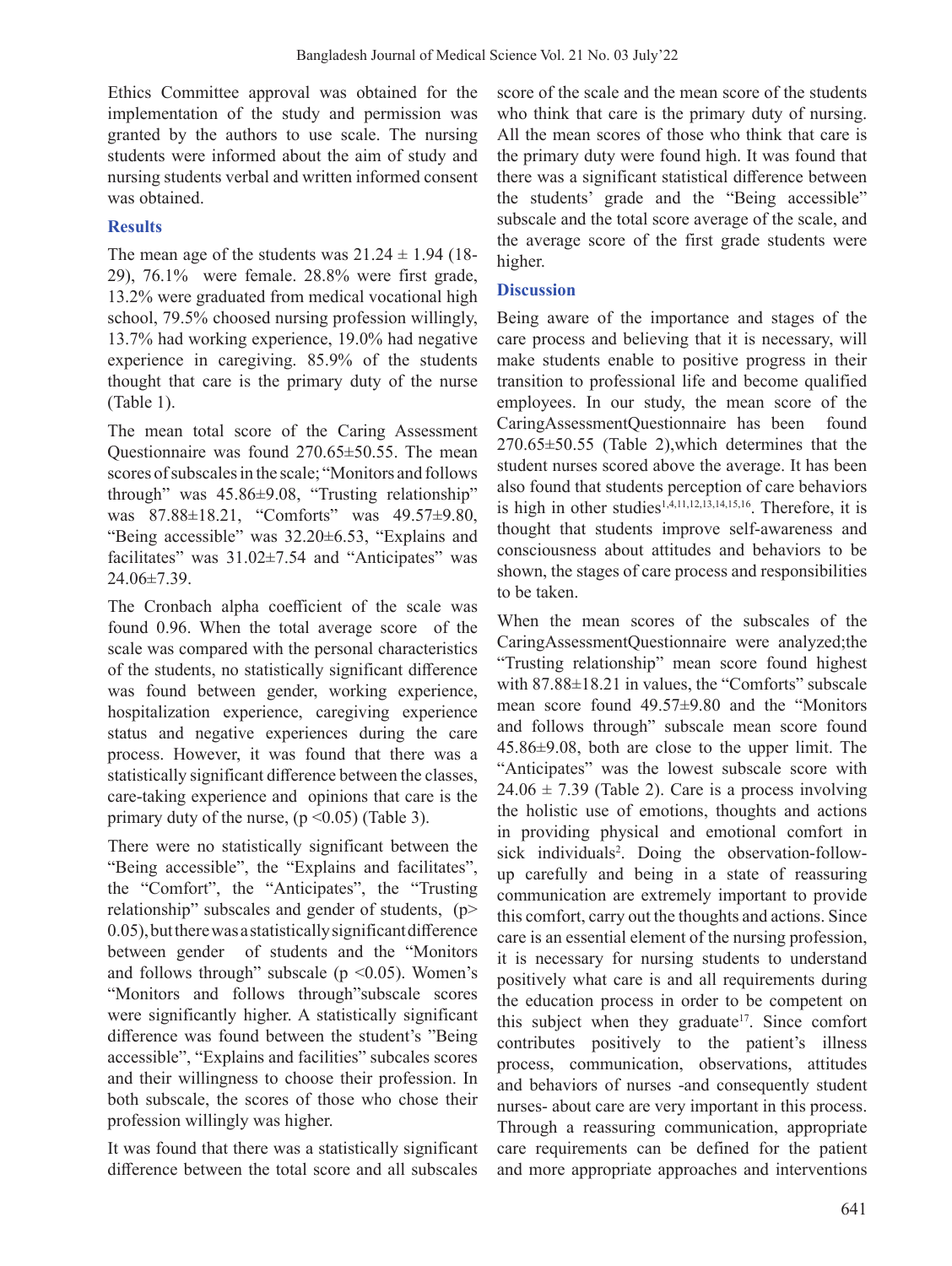can be identified. In this study, the "Trusting relationship", the "Comforts" and the "Monitors and follows through" subscales mean scores which were important elements in the care process was found high, it is possible to say that students developed positive thoughts about the care process.

It can be said that the students who think that care is the primary duty of the nurse, the total score of the scale and all subscale scores were found statistically significant, the students comprehend the importance of care in the nursing profession and develop attitude-behavior in this direction. This idea indicates that care is considered important by students in every aspect.

Although the average score of the "Anticipates" subscale is the lowest among the other subscales; Despite the low number of male students and those who received nursing care before, it was observed that they scored high in this subscale. In addition, the anticipates subscale score of those who voluntarily chose the nursing profession, those who thought that care was the primary duty of the nurse, those who worked as a nurse, those who had hospitalization experience, caregivers, those who had negative experiences, and last year students were found to be high. This result shows that clinical practice, professional training and experience create awareness among students about the anticipates of patients from nurses.

The fact that the "Monitors and follows through" subscale was found higher in female students with a statistically significant difference compared to male students, shows that female students performed more careful and effective applications in the care and evaluation process. The "Trusting relationship" subscale scores of those who did not have care-taking experience was found significantly higher.Although the students do not have the experience of taking care, it shows that how necessary the therapeutic communication and the education they receive at the university, students are aware of the importance of empathy in this process and their importance and accept the patient as an individual. It was thought that the lower level of the "Trusting relationship" subscale score of the students who had experience in receiving care was due to the level of care they received and the quality of patient-nurse interaction in this process.

The "Being accessible" subscale score of the students who chose nursing profession willingly was found high with a statistically significant difference. This shows that the students care more about the individual patient, the patient's problems and the needs of help on the basis of volunteering and thus have the personal characteristics such as helpfulness, conscientiousness, empathizing with others, solution-oriented, in a way that nurses should be. The "Explains and facilitates" subscale scores of those who chose the profession willingly found significantly higher too. In addition to students have personality traits suitable for nursing education,it shows that students perform the Autonomy principle -which is one of the ethical codes of nursing- through care about giving the necessary explanations to enlighten the patient in the medical process and save the patient individual from dependence and open up an opportunity<sup>18,19,20,21,22</sup>.

|  |  |  |  | Table 1: Individual Features of Students(n=205) |  |
|--|--|--|--|-------------------------------------------------|--|
|--|--|--|--|-------------------------------------------------|--|

|                                                                                          | <b>Individual</b><br><b>Features</b>                                                  | $\mathbf n$    | $\frac{0}{0}$        |  |
|------------------------------------------------------------------------------------------|---------------------------------------------------------------------------------------|----------------|----------------------|--|
| Gender                                                                                   | Female                                                                                | 156            | 76.1                 |  |
|                                                                                          | Male                                                                                  | 49             | 23.9                 |  |
| <b>Class</b>                                                                             | 1st class                                                                             | 59             | 28.8                 |  |
|                                                                                          | 2nd class                                                                             | 57             | 27.8                 |  |
|                                                                                          | 3rd class                                                                             | 44             | 21.5                 |  |
|                                                                                          | 4th class                                                                             | 45             | 22.0                 |  |
| <b>Graduated High</b><br><b>School</b>                                                   | Regular High<br>School<br>Medical Vocational<br>High School<br>Science High<br>School | 93<br>27<br>85 | 45.3<br>13.2<br>41.5 |  |
| <b>Choosing Nursing</b><br><b>Profession</b><br>Willingly                                | Yes<br>N <sub>0</sub>                                                                 | 163<br>42      | 79.5<br>20.5         |  |
| Working                                                                                  | Experienced                                                                           | 28             | 13.7                 |  |
| <b>Experience</b>                                                                        | Inexperienced                                                                         | 177            | 86.3                 |  |
| Hospitalization                                                                          | Yes                                                                                   | 86             | 42.0                 |  |
| <b>Experience</b>                                                                        | N <sub>0</sub>                                                                        | 119            | 58.0                 |  |
| <b>Opinions That</b><br><b>Care Is The</b><br><b>Primary Duty Of</b><br><b>The Nurse</b> | Yes<br>N <sub>0</sub>                                                                 | 176<br>29      | 85.9<br>14.1         |  |
| Care-giving                                                                              | Yes                                                                                   | 77             | 37.6                 |  |
| <b>Experience</b>                                                                        | No                                                                                    | 128            | 62.4                 |  |
| Care-taking                                                                              | Yes                                                                                   | 60             | 29.3                 |  |
| <b>Experience</b>                                                                        | No                                                                                    | 145            | 70.7                 |  |
| <b>Negative</b><br><b>Experience In</b><br><b>Care Process</b>                           | Yes<br>N <sub>0</sub>                                                                 | 39<br>166      | 19.0<br>81.0         |  |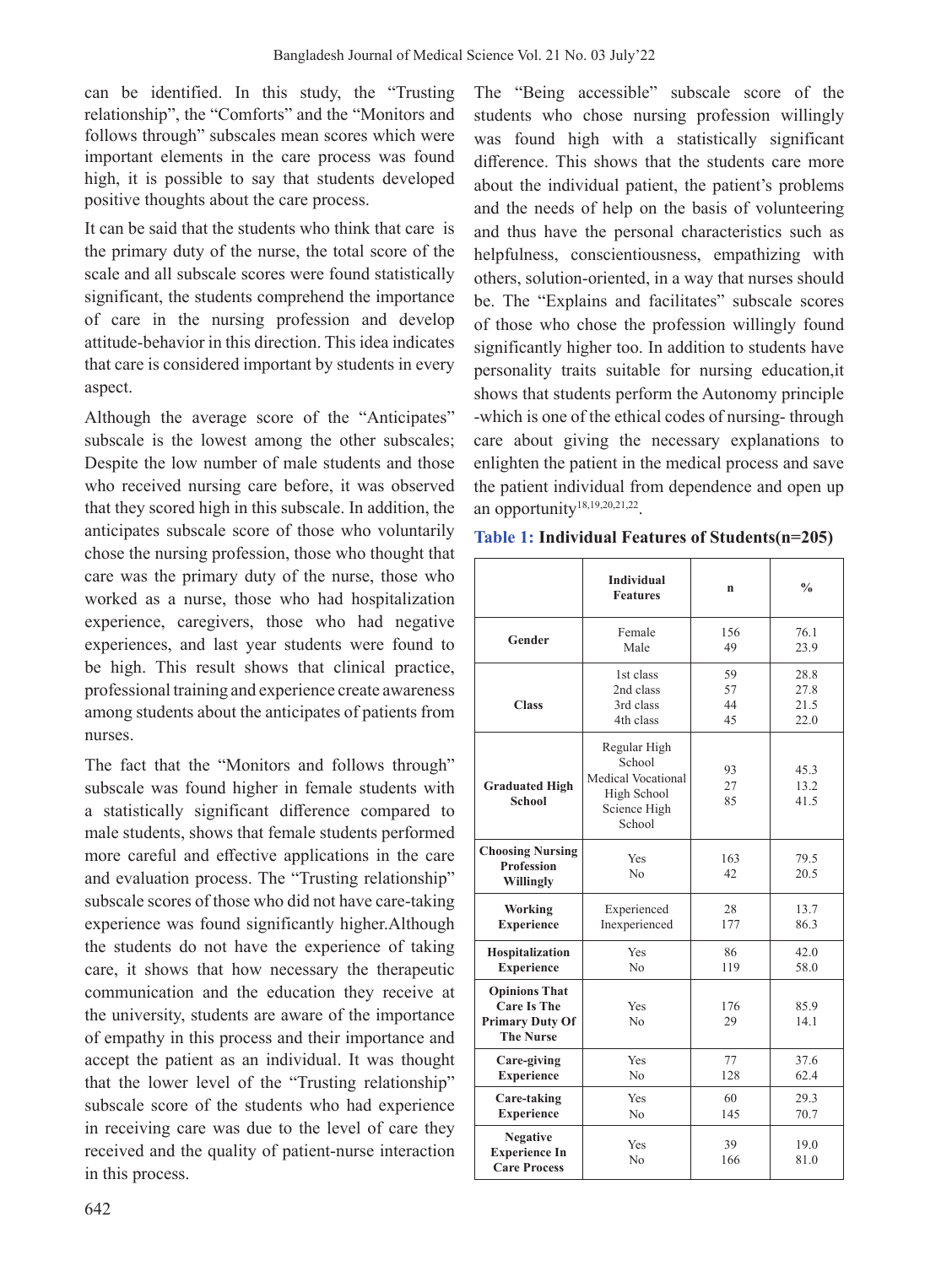|  |  | Table 2: Mean Scores of Students Caring               |  |
|--|--|-------------------------------------------------------|--|
|  |  | <b>Assessment Questionnaire and Subscales (n=205)</b> |  |

| Caring<br><b>Ouestionnaire</b><br>and<br><b>Assessment</b><br><b>Subscales</b> | $m \pm sd$         |
|--------------------------------------------------------------------------------|--------------------|
| <b>Being Accessible</b>                                                        | $32.20\pm 6.53$    |
| <b>Explains and Facilitates</b>                                                | $31.02 \pm 7.54$   |
| <b>Comforts</b>                                                                | $49.57 \pm 9.80$   |
| <b>Anticipates</b>                                                             | $24.06 \pm 7.39$   |
| <b>Trusting Relationship</b>                                                   | $87.88 \pm 18.21$  |
| <b>Monitors anf Follows Through</b>                                            | $45.86\pm9.08$     |
| <b>Caring Assessment Questionnaire Total Score</b>                             | $270.62 \pm 50.55$ |

**Table 3: The Relationship Between Students' Individual Features And Caring Assessment Questionnaire Mean Scores (n=205)**

| <b>Individual Features</b>                                              |                                                  | Mean<br>Rank                        | $\chi^2$ / Z    | p       |
|-------------------------------------------------------------------------|--------------------------------------------------|-------------------------------------|-----------------|---------|
| Gender                                                                  | Female<br>Male                                   | 106.28<br>92.55                     | $Z = -1.41$     | 0.15    |
| <b>Class</b>                                                            | 1st class<br>2nd class<br>3rd class<br>4th class | 112.75<br>102.22<br>82.35<br>111.40 | $\chi^2 = 7.83$ | $0.04*$ |
| <b>Working Experience</b>                                               | Experienced<br>Inexperienced                     | 102.45<br>103.09                    | $Z = -0.53$     | 0.95    |
| Hospitalization<br><b>Experience</b>                                    | Yes<br>No                                        | 97.23<br>107.17                     |                 | 0.23    |
| <b>Opinions That Care Is</b><br>The Primary Duty of<br><b>The Nurse</b> | Yes<br>109.12<br>65.86<br>No                     |                                     | $Z = -1.18$     | $0.00*$ |
| Care-giving<br><b>Experience</b>                                        | Yes<br>108.01<br>No<br>99.99                     |                                     | $Z = -0.93$     | 0.34    |
| Care-taking<br><b>Experience</b>                                        | Yes<br>N <sub>0</sub>                            | 90.33<br>108.24                     | $Z = -1.96$     | $0.04*$ |
| <b>Negative Experience</b><br><b>In Care Process</b>                    | Yes<br>No                                        | 108.22<br>101.77                    | $Z = -0.61$     | 0.54    |

| $P^*$ <0.05 (Mann Whitney U and Kruskall Wallis tests were |  |  |  |  |
|------------------------------------------------------------|--|--|--|--|
| used)                                                      |  |  |  |  |

#### **Conclusion and Suggestions**

It was found that student's perception of care behaviors is in a good level; the "Trusting relationship" , the "Monitors and follows through" andthe "Comforts" subscales of the scale had the highest scores butthe lowest scores were obtained from the "Anticipates" subscale. It has been shown that factors such as class levels, caregiving experience, and thinking that care is the primary duty of nurses affect students perceptions of care behaviors. In line with these results; high perception of care behaviors of students will enable them to progress positively in their transition to professional life and become qualified employees. It is recommended to ensure the continuity of this perception, to implement these practices and to gain cognitive, affective and psycho-motor skills that increase the importance of care concept.

#### **Conflict of Interest**

The authors have no conflict of interest to disclose.

#### **Sorce of Fund**

No financial support was received in this study.

#### **Ethical Clearance**

Ethics committee approval was obtained from the institution where the study was conducted.

## **Authors Contributions**

Data Gathering and Idea Owner Of Study: Funda Karaman, Ayşe Nur Yerebakan, Sultan Çakmak

Study Design: Funda Karaman, Ayşe Nur Yerebakan, Sultan Çakmak

Data Gathering:Ayşe Nur Yerebakan, Sultan Çakmak

Writing and Submitting Manuscript: Funda Karaman, Ayşe Nur Yerebakan, Sultan Çakmak

Editing andApproval Of Final Draft: Funda Karaman, Ayşe Nur Yerebakan, Sultan Çakmak